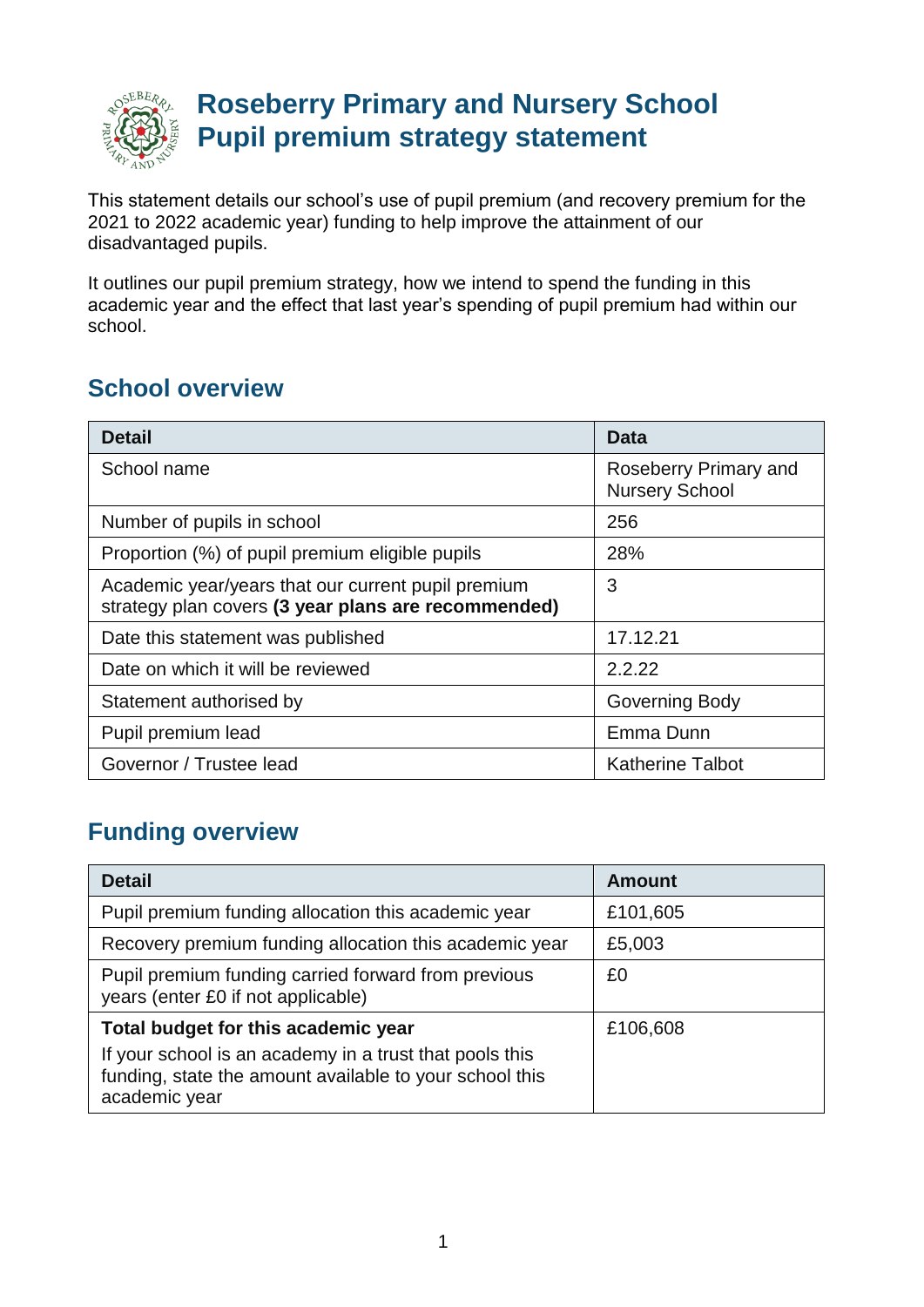## **Part A: Pupil premium strategy plan**

#### **Statement of intent**

Our School Mission Statement: At Roseberry Primary & Nursery, we provide a highquality inclusive education in a safe and nurturing environment, to inspire our pupils to foster a love for learning which enables them to achieve their full potential and equipping them with the skills to adapt in our ever-changing world.

At Roseberry, our aim is to give our disadvantaged pupils every opportunity to succeed. We want them to make good progress academically, develop resilience and social skills and provide them with a range of life-enhancing experiences both in and out of school. Improving pupils' cultural capital is a key to their success.

Reading is always one of our main priorities and this year we have invested in a new phonics scheme to support Early Reading. Our aim is for all pupils to read fluently by the end of KS1 and we will provide extra support for the pupils who do not have a strong support network at home.

Our use of the Recovery Premium will support reading and spelling of disadvantaged pupils across the school. This will be supplemented by our use of the School Led Tutoring grant.

We aim for all teaching to be consistently good across the school and staff are dedicated to improve pupils' life chances. We offer a wide-range of extra-curricular activities, often at no charge for families, also supplemented by our Sports Premium funding.

Building positive relationships is important to ensure that families feel well supported and our ongoing investment in our Parent Support Advisor contributes to these relationships.

### **Challenges**

This details the key challenges to achievement that we have identified among our disadvantaged pupils.

| <b>Challenge</b><br>number | Detail of challenge                                                                                                                                       |
|----------------------------|-----------------------------------------------------------------------------------------------------------------------------------------------------------|
|                            | Children entering our nursery, who are eligible for PP, generally have<br>poorer speech & language skills and lack of vocabulary than non PP<br>children. |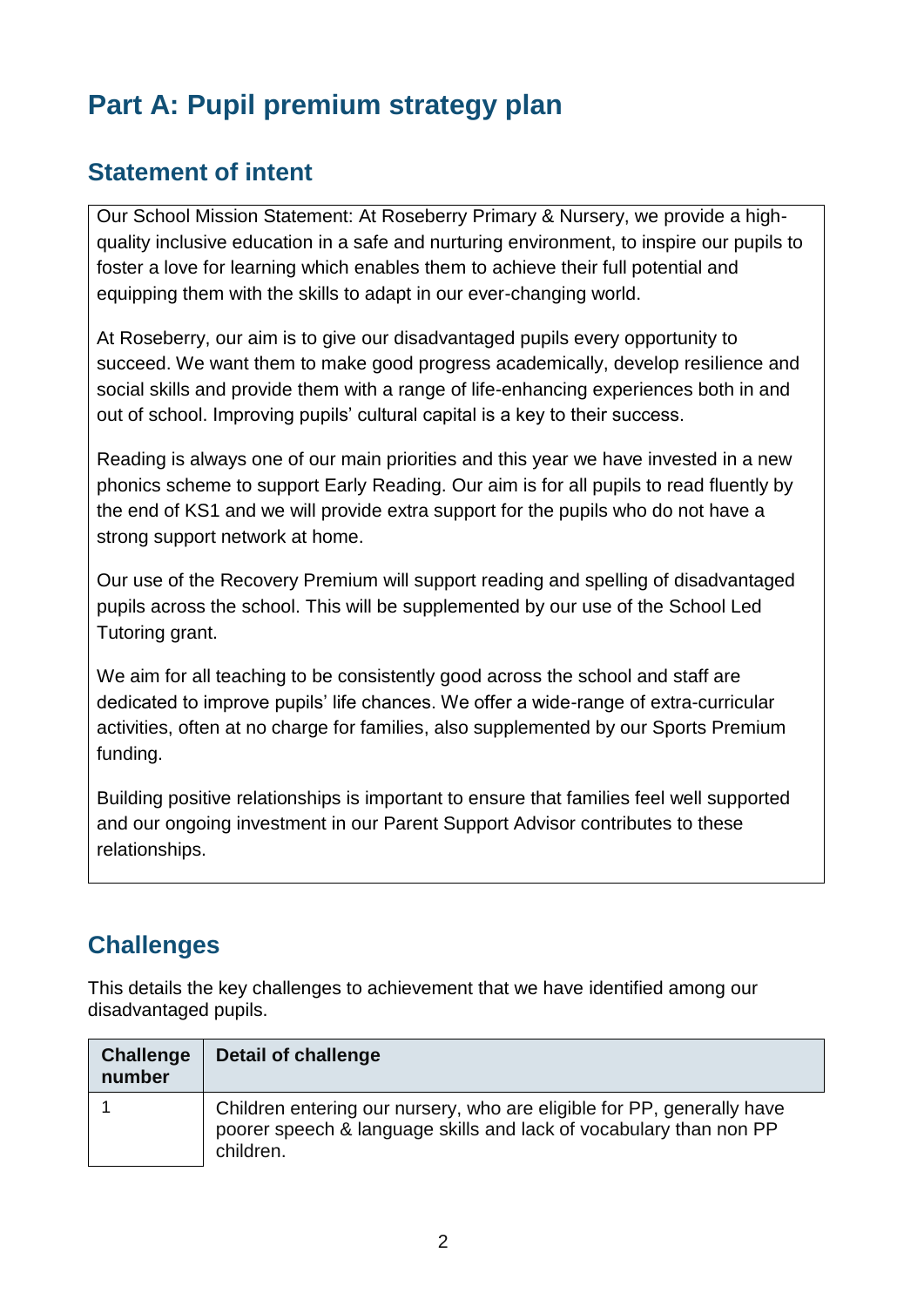| 2 | Pupils' attainment in reading has been impacted by covid. Many PP<br>children do not read at home due to lack of support from parents.                                                                                                                  |
|---|---------------------------------------------------------------------------------------------------------------------------------------------------------------------------------------------------------------------------------------------------------|
| 3 | Some SEN pupils, eligible for PP, do not make the same rate of<br>progress as other pupils. (A high proportion of PP pupils are also on the<br>SEN register). Mobility is also often an issue with vulnerable pupils<br>moving schools during the year. |
|   | Attendance rates for pupils eligible for PP tend to be lower than non PP<br>pupils. Covid has had an impact on our recent attempts to improve<br>attendance.                                                                                            |
| 5 | Pupils eligible for PP tend to have narrower life experiences which<br>impacts on their knowledge and understanding of the world.                                                                                                                       |

### **Intended outcomes**

This explains the outcomes we are aiming for **by the end of our current strategy plan**, and how we will measure whether they have been achieved.

| <b>Intended outcome</b>                                                                                   | <b>Success criteria</b>                                                                 |
|-----------------------------------------------------------------------------------------------------------|-----------------------------------------------------------------------------------------|
| Improve speech and language skills and<br>vocabulary of pupils in EYFS                                    | NELI assessments at the end of year<br>compared to baseline.<br>Own school assessments. |
| PP children will increase their reading age<br>scores from their starting points                          | Complete NGRT tests at the end of the<br>year to compare reading ages.                  |
| SEN PP will make progress from their<br>starting points.                                                  | Own school assessments end of year<br>and ongoing results compared to<br>baseline       |
| PP pupils will attend school regularly and<br>have fewer absences                                         | Comparison and monitoring of<br>attendance data throughout the year                     |
| Pupils will gain valuable life experiences,<br>visiting culturally important places in our<br>local area. | Pupils have memorable experiences.                                                      |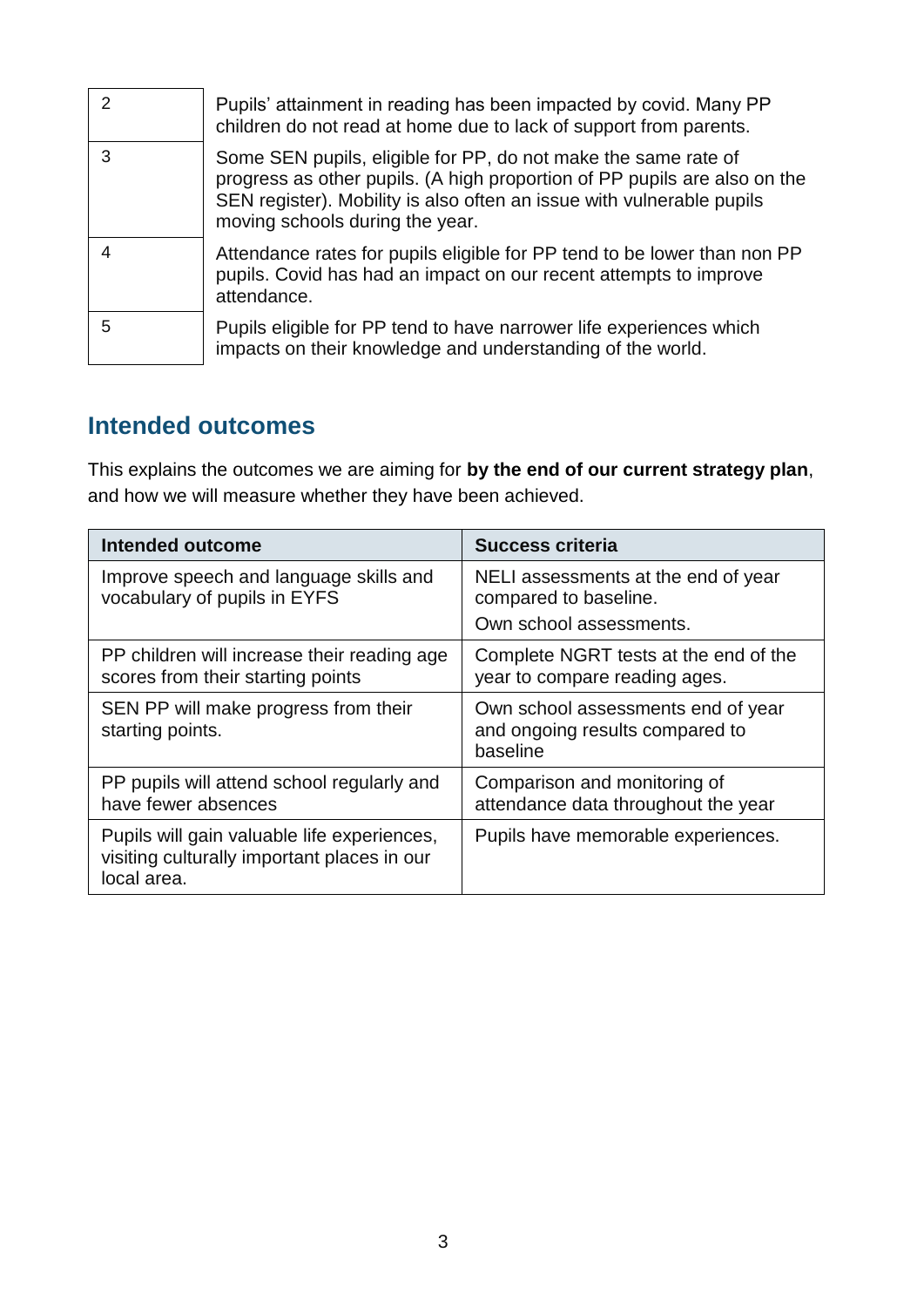## **Activity in this academic year**

This details how we intend to spend our pupil premium (and recovery premium funding) **this academic year** to address the challenges listed above.

#### **Teaching**

Budgeted cost: £79,114

| <b>Activity</b>                                                                                                  | Evidence that supports this approach                                                                                                                                                                                                                                                                                                                                                                                                                                                                                                                                                                                                                                                                | <b>Challenge</b><br>number(s)<br>addressed |
|------------------------------------------------------------------------------------------------------------------|-----------------------------------------------------------------------------------------------------------------------------------------------------------------------------------------------------------------------------------------------------------------------------------------------------------------------------------------------------------------------------------------------------------------------------------------------------------------------------------------------------------------------------------------------------------------------------------------------------------------------------------------------------------------------------------------------------|--------------------------------------------|
| All teachers will<br>deliver quality first<br>teaching.                                                          | 'Ensuring an effective teacher is in front<br>of every class, and that every teacher is<br>supported to keep improving, is the key<br>ingredient of a successful school and<br>should rightly be the top priority for Pupil<br>Premium spending' (EEF 2019).                                                                                                                                                                                                                                                                                                                                                                                                                                        | 1, 2, 3, 4, 5                              |
| Utilise 'Guide to Suc-<br>cessful Classrooms'<br>and share good prac-<br>tice.                                   | <b>EEF Feedback report</b><br>Effective feedback $+ 6$ months = high im-<br>pact for low cost based on extensive evi-<br>dence<br>'There is evidence to suggest that feed-<br>back involving metacognitive and self-<br>regulatory approaches may have<br>a greater impact on disadvantaged pupils<br>and lower prior attainers than other pu-<br>pils. Pupils require clear and actionable<br>feedback to employ metacognitive strate-<br>gies as they learn, as this information in-<br>forms their understanding of their specific<br>strengths and areas for improvement,<br>thereby indicating which learning strate-<br>gies have been effective for them in previ-<br>ously completed work.' | 1, 2, 3, 5                                 |
| Introduce new phonics<br>scheme 'Little Wandle<br>Letters and Sounds'<br>across the school.                      | <b>EEF phonics report:</b> High impact (+5<br>months) for low cost based on extensive<br>evidence - Studies in England have<br>shown that pupils eligible for free school<br>meals typically receive similar or slightly<br>greater benefit from phonics interventions<br>and approaches. This is likely to be due<br>to the explicit nature of the instruction and<br>the intensive support provided.                                                                                                                                                                                                                                                                                              | 2, 3                                       |
| Provide subject lead-<br>ers with a programme<br>of CPD to enable them<br>to lead their subjects<br>confidently. | <b>Teacher Development Trust: Kraft and</b><br>Papay's 2014 study suggests that profes-<br>sional collaborative culture, leadership re-<br>sponsiveness, support for behaviour-for-<br>learning and provision of relevant and                                                                                                                                                                                                                                                                                                                                                                                                                                                                       | 1, 2, 3                                    |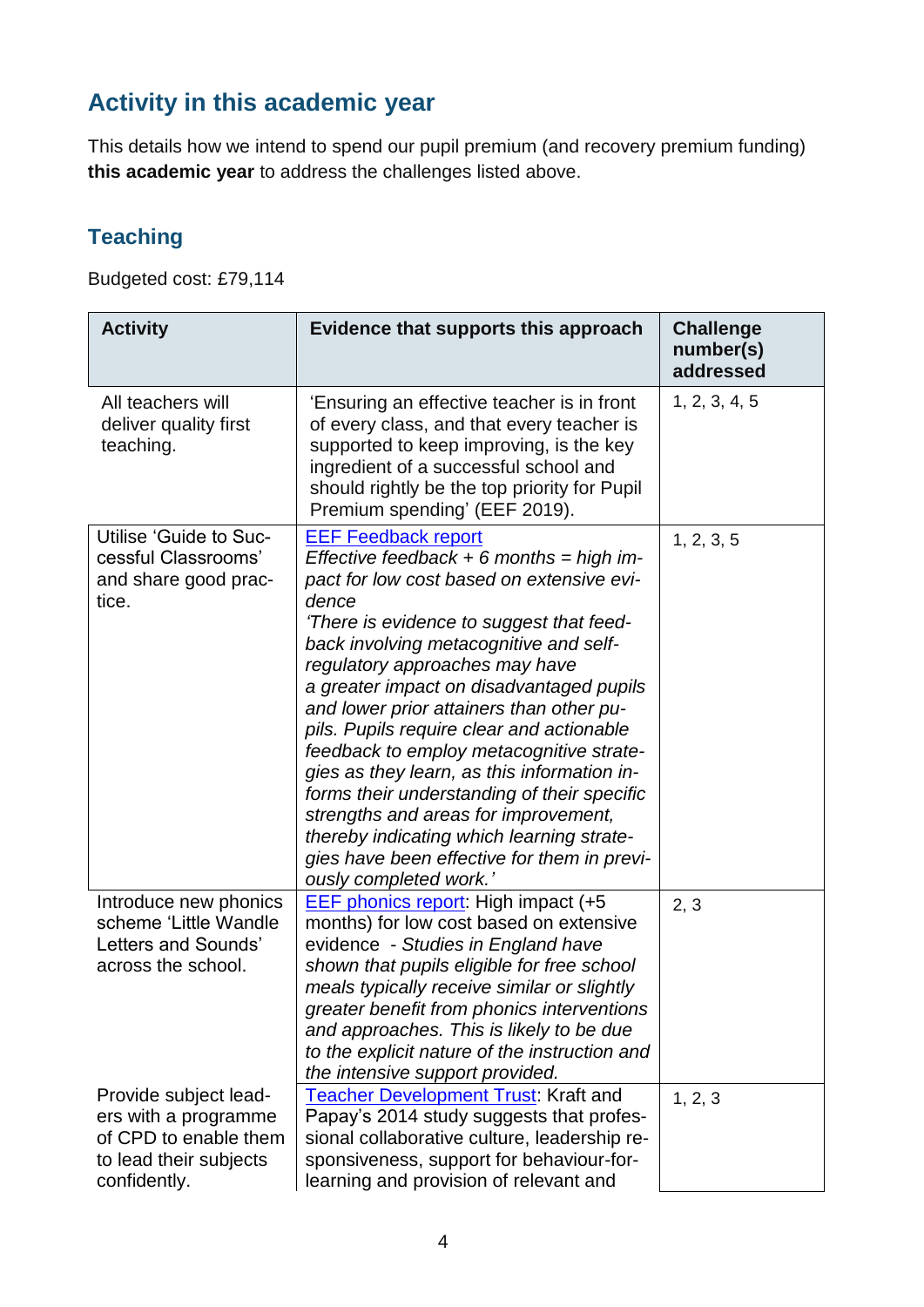| Invest in high-quality<br>CPD to support phon-<br>ics and spelling | timely professional development are all<br>associated with teacher improvement. |         |
|--------------------------------------------------------------------|---------------------------------------------------------------------------------|---------|
| throughout the school                                              | There is evidence (Kraft & Papay, 2014)                                         |         |
|                                                                    | that in schools where teachers improve,                                         |         |
|                                                                    | the following aspects of the professional                                       |         |
|                                                                    | environment seem to relate to whether                                           |         |
|                                                                    | teachers are improving: Professional                                            |         |
|                                                                    | Development: the extent to which the                                            |         |
|                                                                    | school provides sufficient time and                                             |         |
|                                                                    | resources for professional development                                          |         |
|                                                                    | and uses them in ways that enhance                                              |         |
|                                                                    | teaching                                                                        |         |
| Implement NELI pro-                                                | EEF - Children who received the NELI                                            | 1, 2, 3 |
| gramme in EYFS to                                                  | programme made the equivalent of three                                          |         |
| improve language                                                   | additional months' progress in language                                         |         |
| skills                                                             | skills, on average, compared to children                                        |         |
|                                                                    | who did not receive NELI.                                                       |         |
| Develop the Mastering                                              | <b>EEF Mastery Learning report</b> - Mastery                                    | 3       |
| Number approach in                                                 | learning approaches aim to ensure that                                          |         |
| <b>Maths in Reception</b>                                          | all pupils have mastered key concepts                                           |         |
| and KS1. Training de-                                              | before moving on to the next topic - in                                         |         |
| livered through the                                                | contrast with traditional teaching methods                                      |         |
| <b>Maths Hub</b>                                                   | in which pupils may be left behind, with                                        |         |
|                                                                    | gaps of misunderstanding widening. Mas-                                         |         |
|                                                                    | tery learning approaches could address                                          |         |
|                                                                    | these challenges by giving additional time                                      |         |
|                                                                    | and support to pupils who may have                                              |         |
|                                                                    | missed learning, or take longer to master                                       |         |
|                                                                    | new knowledge and skills.                                                       |         |
| Invest in additional                                               | <b>EEF</b> - The average impact of the small                                    | 1, 2, 3 |
| teaching assistants to                                             | group tuition is four additional months'                                        |         |
| support in class across                                            | progress, on average, over the course of                                        |         |
| the curriculum                                                     | a year.                                                                         |         |

# **Targeted academic support**

Budgeted cost: £ 4,350

| <b>Activity</b>                                                                                                                                                              | <b>Evidence that supports this</b><br>approach                                                                                                                                                                                                                                                             | <b>Challenge</b><br>number(s)<br>addressed |
|------------------------------------------------------------------------------------------------------------------------------------------------------------------------------|------------------------------------------------------------------------------------------------------------------------------------------------------------------------------------------------------------------------------------------------------------------------------------------------------------|--------------------------------------------|
| Targeted academic<br>support utilising<br>effective interventions<br>which have proven to<br>be effective including<br><b>Precision Teach and</b><br>LW phonics keep<br>ups. | <b>EEF report One-to-one tuition</b><br>One to one tuition approaches can<br>enable pupils to make effective<br>progress by providing intensive,<br>targeted academic support to those<br>identified as having low prior<br>attainment or at risk of falling behind.<br>The approach allows the teacher or | 1, 2, 3, 4, 5                              |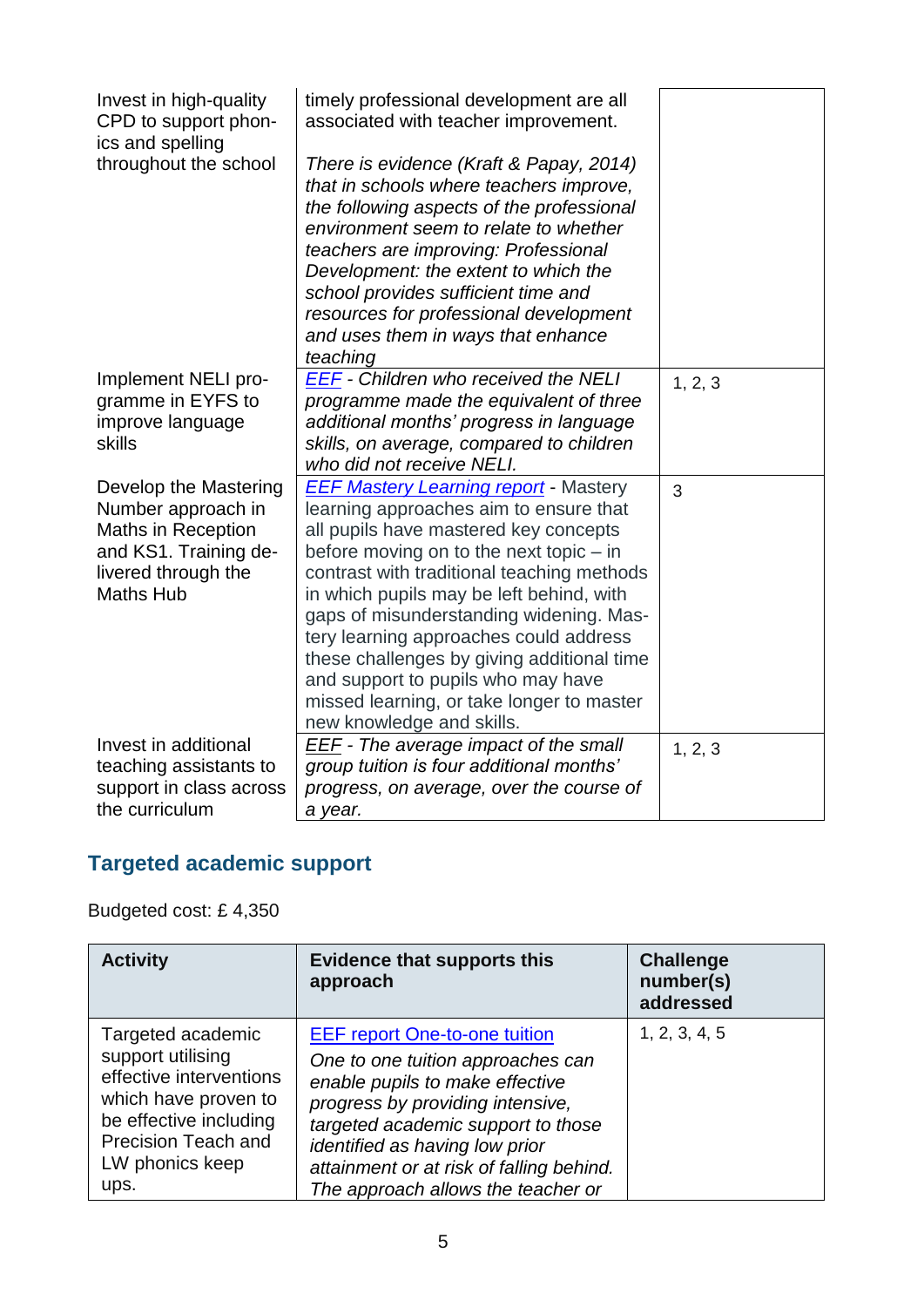|                                                                                                          | tutor to focus exclusively on the<br>needs of the learner and provide<br>teaching that is closely matched to<br>each pupil's understanding. One to<br>one tuition offers greater levels of<br>interaction and feedback compared<br>to whole class teaching which can<br>support pupils spend more time on<br>new or unfamiliar, overcome barriers<br>to learning and increase their<br>progress through the curriculum. |         |
|----------------------------------------------------------------------------------------------------------|-------------------------------------------------------------------------------------------------------------------------------------------------------------------------------------------------------------------------------------------------------------------------------------------------------------------------------------------------------------------------------------------------------------------------|---------|
| Use of Lexia reading<br>and spelling<br>intervention<br>programme before<br>school across KS1<br>and KS2 | <b>EEF Lexia evaluation report</b><br>Children offered Lexia made the<br>equivalent of two additional months'<br>progress in reading, on average,<br>compared to other children.                                                                                                                                                                                                                                        | 2, 3, 4 |
| Daily 1-1 reading with<br>PP children or those<br>who have little<br>reading support at<br>home          | <b>EEF report One-to-one tuition</b><br>The approach allows the teacher or<br>tutor to focus exclusively on the<br>needs of the learner and provide<br>teaching that is closely matched to<br>each pupil's understanding.                                                                                                                                                                                               | 1, 2, 3 |
| Employ an additional<br>member of staff to<br>support with reading<br>and spelling across<br>the school. | <b>EEF report One-to-one tuition</b><br>The approach allows the teacher or<br>tutor to focus exclusively on the<br>needs of the learner and provide<br>teaching that is closely matched to<br>each pupil's understanding.                                                                                                                                                                                               | 2, 3    |

## **Wider strategies**

Budgeted cost: £ 23,144

| <b>Activity</b>                                                                                      | <b>Evidence that supports this</b><br>approach                                                                                                                                                                                                                                                                                 | <b>Challenge</b><br>number(s)<br>addressed |
|------------------------------------------------------------------------------------------------------|--------------------------------------------------------------------------------------------------------------------------------------------------------------------------------------------------------------------------------------------------------------------------------------------------------------------------------|--------------------------------------------|
| New policies and<br>procedures for                                                                   | WA Improve attendance and<br>manage lateness report                                                                                                                                                                                                                                                                            | 1, 2, 3, 4, 5                              |
| managing attendance<br>in place.<br>Regular monitoring of<br>attendance by PSA<br>and office manager | When a child attends school on a<br>regular basis, they take an important<br>step towards reaching their full<br>potential, and are given the greatest<br>opportunity to learn new things and<br>develop their skills. Children who<br>miss school frequently can fall<br>behind with their work and do less<br>well in exams. | Attendance prizes                          |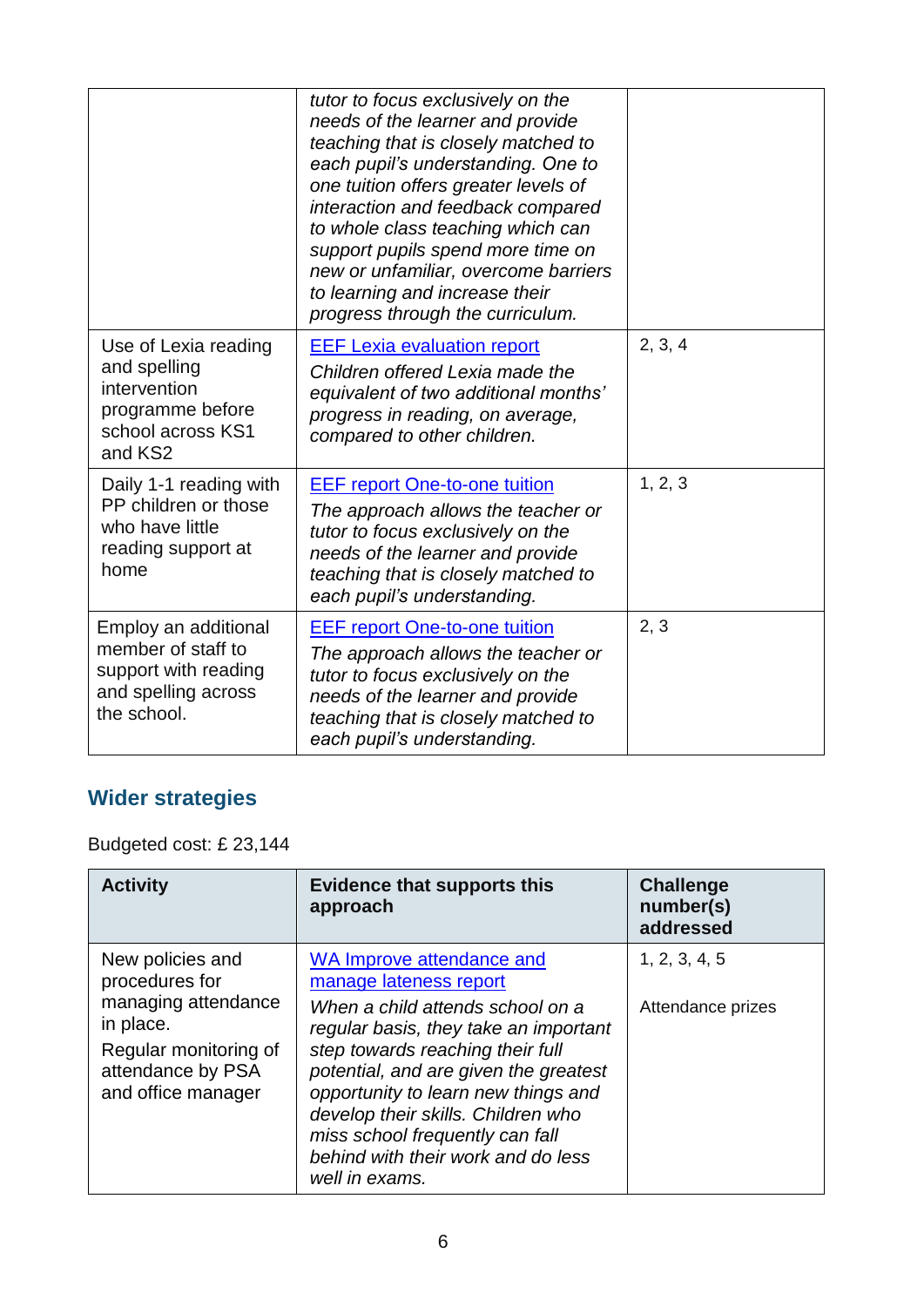| Continued investment<br>in retention of Parent<br>Support Advisor to<br>support parents and<br>provide therapy /<br>counselling for pupils<br>including dealing with<br>bereavement                                                                                                                                    | <b>EEF Parental Engagement report</b><br>The average impact of the Parental<br>engagement approaches is about an<br>additional four months' progress<br>over the course of a year. There are<br>also higher impacts for pupils with<br>low prior attainment.<br><b>EEF-Social and emotional learning</b><br>report<br>The average impact of successful<br>SEL interventions is an additional<br>four months' progress over the<br>course of a year.                                                                                                                                                                                                                                                                                                                | 4, 5          |
|------------------------------------------------------------------------------------------------------------------------------------------------------------------------------------------------------------------------------------------------------------------------------------------------------------------------|--------------------------------------------------------------------------------------------------------------------------------------------------------------------------------------------------------------------------------------------------------------------------------------------------------------------------------------------------------------------------------------------------------------------------------------------------------------------------------------------------------------------------------------------------------------------------------------------------------------------------------------------------------------------------------------------------------------------------------------------------------------------|---------------|
| Providing parental<br>workshops for<br>phonics, reading and<br>maths (covid<br>restrictions permitting)                                                                                                                                                                                                                | <b>EEF Parental Engagement report</b><br>The average impact of the Parental<br>engagement approaches is about an<br>additional four months' progress<br>over the course of a year. There are<br>also higher impacts for pupils with<br>low prior attainment.                                                                                                                                                                                                                                                                                                                                                                                                                                                                                                       | 1, 2, 3, 4, 5 |
| PP pupils will be able<br>to attend visits,<br>participate in music<br>tuition and enjoy<br>enriching curriculum<br>experiences to<br>develop their<br>aspirations and<br>broaden their<br>horizons. These<br>opportunities will<br>enhance personal,<br>social and emotional<br>development and<br>raise self-esteem. | <b>EEF Arts participation report</b><br>Overall, the average impact of arts<br>participation on other areas of<br>academic learning appears to be<br>positive but moderate, about an<br>additional three months progress.<br>Improved outcomes have been<br><i>identified in English, mathematics</i><br>and science. Benefits have been<br>found in both primary and secondary<br>schools.<br>Some arts activities have been<br>linked with improvements in specific<br>outcomes. For example, there is<br>some evidence of the impact of<br>drama on writing and potential link<br>between music and spatial<br>awareness.<br>Wider benefits such as more positive<br>attitudes to learning and increased<br>well-being have also consistently<br>been reported. | 1, 2, 3, 4, 5 |

## **Total budgeted cost: £** *106,608*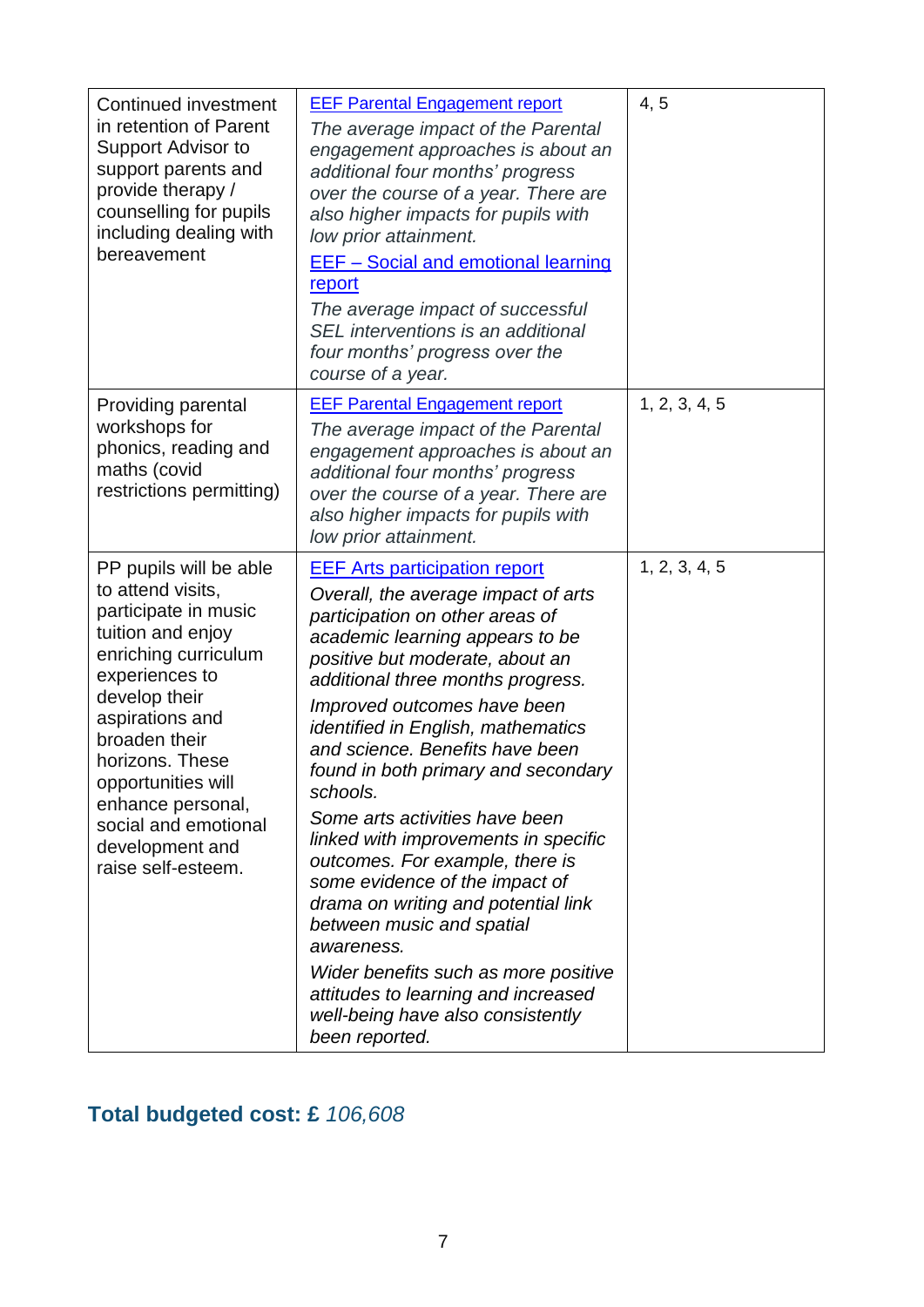## **Part B: Review of outcomes in the previous academic year**

#### **Pupil premium strategy outcomes**

This details the impact that our pupil premium activity had on pupils in the 2020 to 2021 academic year.

*Due to COVID-19, performance measures have not been published for 2020 to 2021, and 2020 to 2021 results will not be used to hold schools to account. We carried out our own pupil evaluations during the 2020 to 2021 academic year, for example, standardised teacher administered tests or diagnostic assessments such as rubrics or scales.*

Our own Y1 phonics screening check resulted in 66% of all pupils achieving the expected standard and 55% of PP pupils. As a result of this, we have invested in a new phonics programme for September 2021.

The success of the Lexia programme was limited this year due to ongoing school and bubble closures. This will be revisited and reorganised in September 2021.

The success of our nurture group was evident throughout the year by monitoring behaviour in classrooms and in the wider school environment. As a result of this, pupils are not displaying behaviours that would require a nurture group in 2021-2022.

40% of our PP pupils and their families received support from our Parent Support Advisor. This included 'Time To Talk'/Counselling, support with financial organisation and housing, support with Attendance issues, help with behaviour strategies and access to Food Banks and the Salvation Army Toy Appeal. This work continued during lockdown with weekly phone calls for PP families the PSA was working with at the time.

A number of staff are now fully trained in the NELI programme and able to deliver this intervention to identified pupils in EYFS. Staff absence and bubble closures limited our ability to deliver this programme this year. This will be revisited in September 2021.

Due to the ongoing covid restrictions, we were unable to provide educational visits for our pupils this year. However, we did manage to invite some historians into school to supplement our humanities curriculum.

Due to school and bubble closures and covid related pupil absences throughout the year, we took the decision not to employ an attendance officer in 2021.